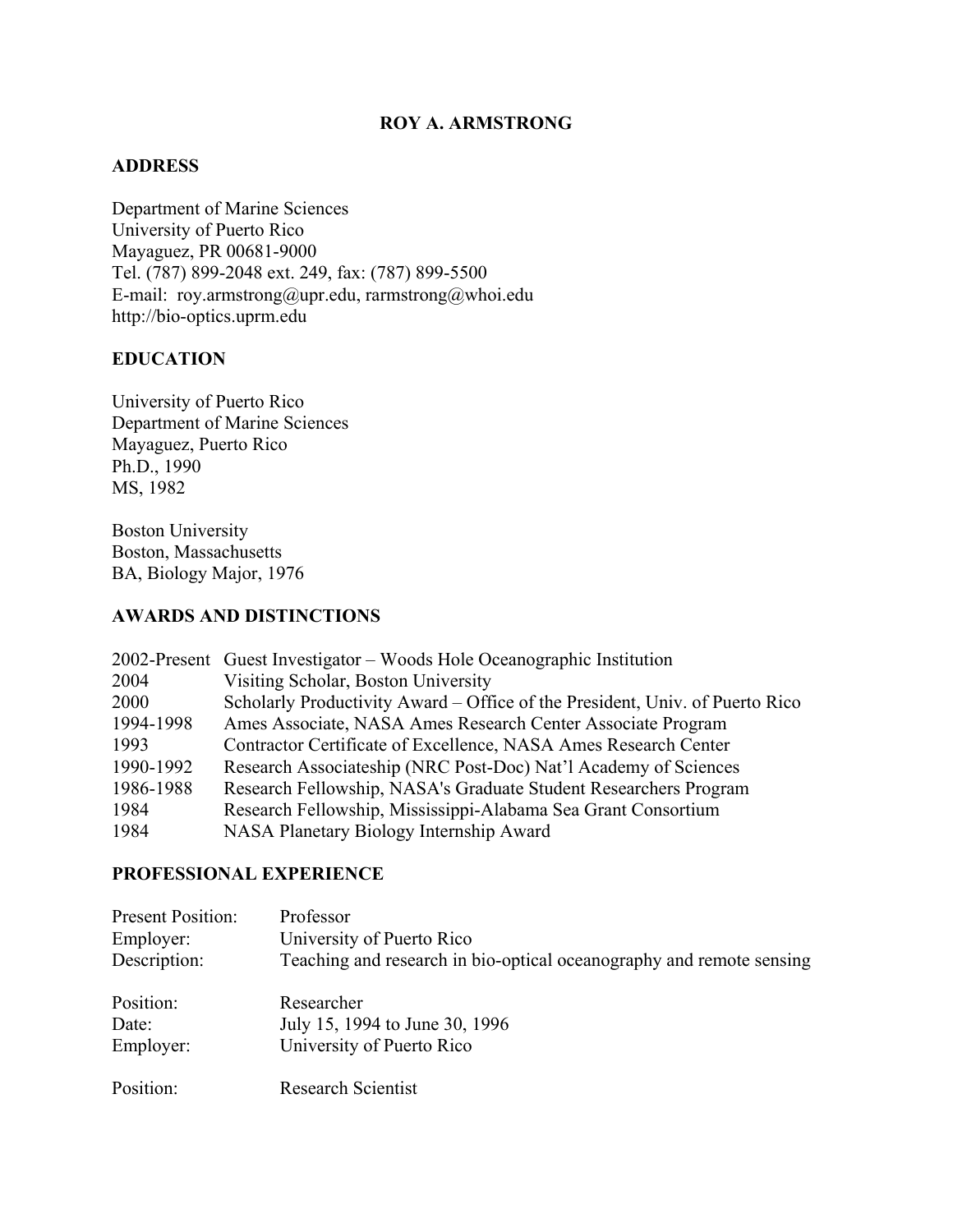| Date:     | July 16, 1992 to June 23, 1994                              |
|-----------|-------------------------------------------------------------|
| Employer: | Johnson Controls World Services, Inc., NASA Ames Operations |
| Position: | Research Associate (Postdoctoral Fellowship)                |
|           |                                                             |
| Date:     | July 15, 1990 to July 15, 1992                              |
| Employer: | National Research Council/NASA Ames Research Center         |

### **OTHER APPOINTMENTS**

| Position:<br>Date: | Director, Bio-optical Oceanography Laboratory<br>1996 to present   |
|--------------------|--------------------------------------------------------------------|
| Position:          | Director, NOAA Center for Atmospheric Sciences at UPRM             |
| Date:              | September 1, 2002 to present                                       |
| Position:          | Deputy Director, Cooperative Remote Sensing Science and Technology |
|                    | Center at UPRM                                                     |
| Date:              | December 2014 to present                                           |
| Position:<br>Date: | Member, Habitat Advisory Panel – CFMC/NMFS/NOAA<br>2000-2004       |

# **EDITORIAL BOARDS AND REVIEW PANELS**

- Associate Editor of the International Journal of Water
- Member of Editorial Board of the Journal of Marine Science and Engineering
- Regular reviewer for numerous journals including Remote Sensing of Environment, Remote Sensing, Journal of Coastal Research, Continental Shelf Research, etc.
- Review Panel Member for NASA and the Consortium of Ocean Leadership

## **PEER-REVIEWED PUBLICATIONS (50)**

- Pérez Hoyos, I., N.Y. Krakauer, R. Khanbilvardi, and R.A. Armstrong. In Review. A review of advances in the identification and characterization of groundwater dependent ecosystems using geospatial technologies. Geosciences.
- Wei, J., Z. Lee, M. Ondrusek, A. Mannino, M. Tzortziou, and R. Armstrong. In Press. Spectral slopes of the absorption coefficient of colored dissolved and detrital material inverted from UV-visible remote sensing reflectance. Journal of Geophysical Research.
- Hernandez, W.J., and R.A. Armstrong. 2016. Deriving bathymetry from multispectral remote sensing data. J. Mar. Sci. Eng. 4,8; doi:10.3390
- Hosannah, N., J. González, R. Rodriguez-Soli, H. Parsiani, F. Moshary, L. Aponte, R. Armstrong, E. Harmsen, P. Ramamurthy, M. Angeles, L. León, B. Bornstein, N. Ramírez, R. Davis, W. Peña, and D. Niyogi. In Press. The Convective, Aerosol, and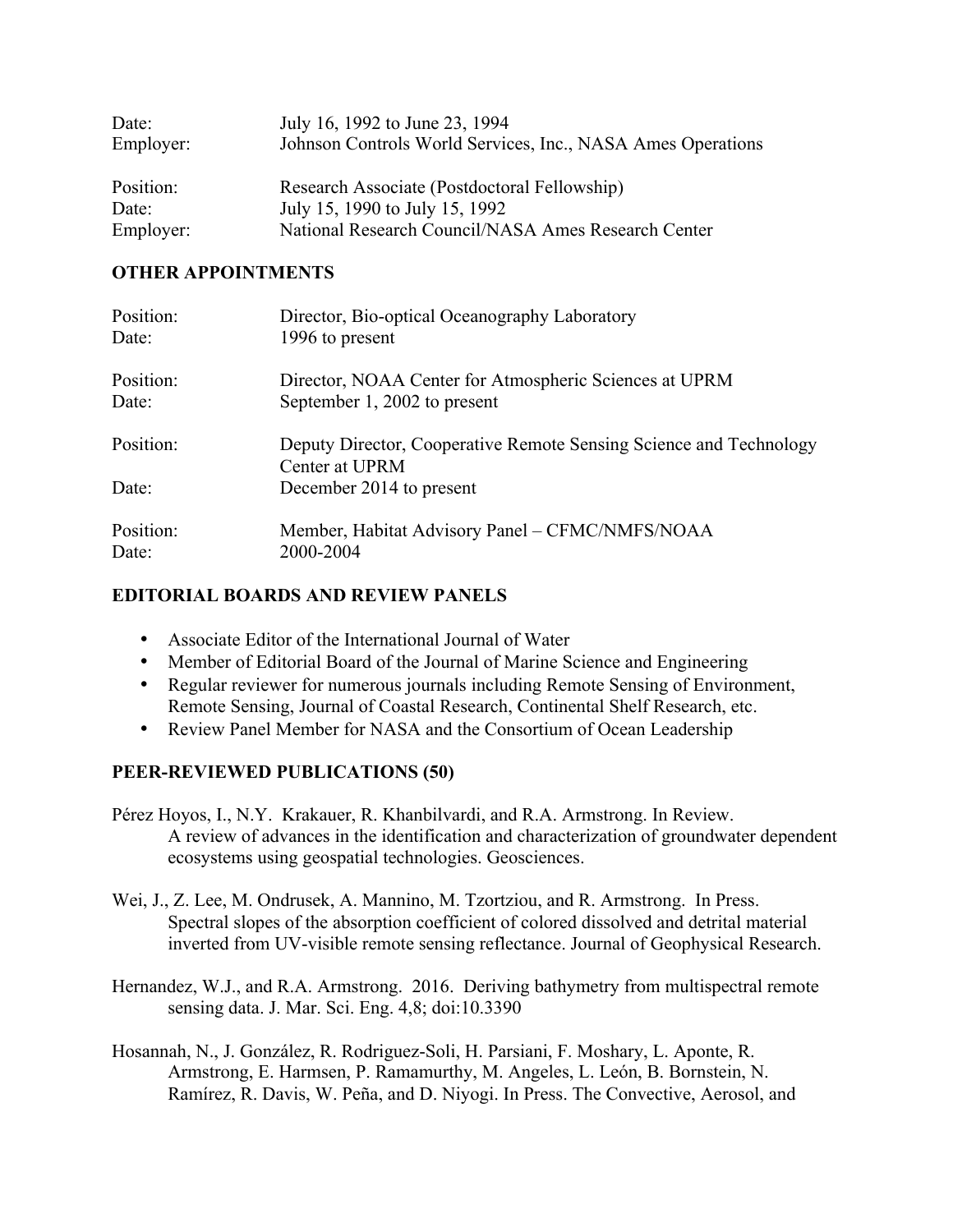Synoptic-1 Effects in the Tropics (CAST) Experiment. Bulletin of the American Meteorological Society.

- Hosannah, N., J. González, H. Parsiani, D. Comarazamy, and R. Armstrong. In Review. Effects of Aerosol PSD Data Assimilation on Precipitation Prediction in Western Puerto Rico using a Cloud-Resolving Atmospheric Model. Weather and Forecasting Journal.
- Torres-Pérez, J.L., L.S. Guild, R.A. Armstrong, J.E. Corredor, A. Zuluaga-Montero, and R Polanco. 2015. Relative pigment composition and remote sensing reflectance of Caribbean shallow-water corals. PLoS ONE. 10(11): e0143709. doi:10.1371/journal.pone.0143709.
- Wei, J., Z. Lee, M. Lewis, N. Pahlevan, M. Ondrusek, and R. Armstrong. (2015) Radiance transmittance measured at the ocean surface. Optics Express 23(9): 11826-11837.
- Anderson, D.A., R.A. Armstrong, and E. Weil. 2013. Hyperspectral sensing of disease stress in the Caribbean reef-building coral, *Orbicella faveolata* - perspectives for the field of coral disease monitoring. PLoS ONE 8(12): e81478.
- Torres-Pérez, J.L., L.S. Guild and R.A. Armstrong. 2012. Hyperspectral Distinction of Two Caribbean Shallow-Water Corals Based on Their Pigments and Corresponding Reflectance. Remote Sensing 4:3813-3832.
- Torres J.L. and R.A. Armstrong. 2012. Effects of UV radiation on the growth, photosynthetic and photoprotective components, and reproduction of the Caribbean coral *Porites furcata*. Coral Reefs 31:1077-1091.
- Locker S.D., R.A. Armstrong, T.A. Battista, J.J. Rooney, C. Sherman, and D.G. Zawada. 2010. Geomorphology of mesophotic coral ecosystems: current perspectives on morphology, distribution, and mapping strategies. Coral Reefs 29:329-345.
- Jiménez-Vélez B., Y. Detrés, R.A. Armstrong, and A. Gioda. 2009. Characterization of African Dust (PM 2.5) across the Atlantic Ocean during AEROSE 2004. Atmospheric Environment 43:2659–2664.
- Armstrong, R.A., H. Singh, S. Rivero-Calle, and F. Gilbes. 2009. Monitoring Coral Reefs in Optically-Deep Waters. Proceedings of the 11th International Coral Reef Symposium, Ft. Lauderdale, Florida, July 2008: 593-597.
- Rivero-Calle S, R.A. Armstrong, F.J. Soto-Santiago. 2009. Biological and physical characteristics of a mesophotic coral reef: Black Jack reef, Vieques, Puerto Rico. Proceedings of the 11th International Coral Reef Symposium, Ft. Lauderdale, Florida, July 2008: 567-571.
- Guild, L., B. Lobitz, R.A. Armstrong, F. Gilbes, A. Gleason, J. Goodman, E. Hochberg, M. Monaco, R. Berthold, and J. Kerr. 2009. NASA Airborne AVIRIS and DCS Remote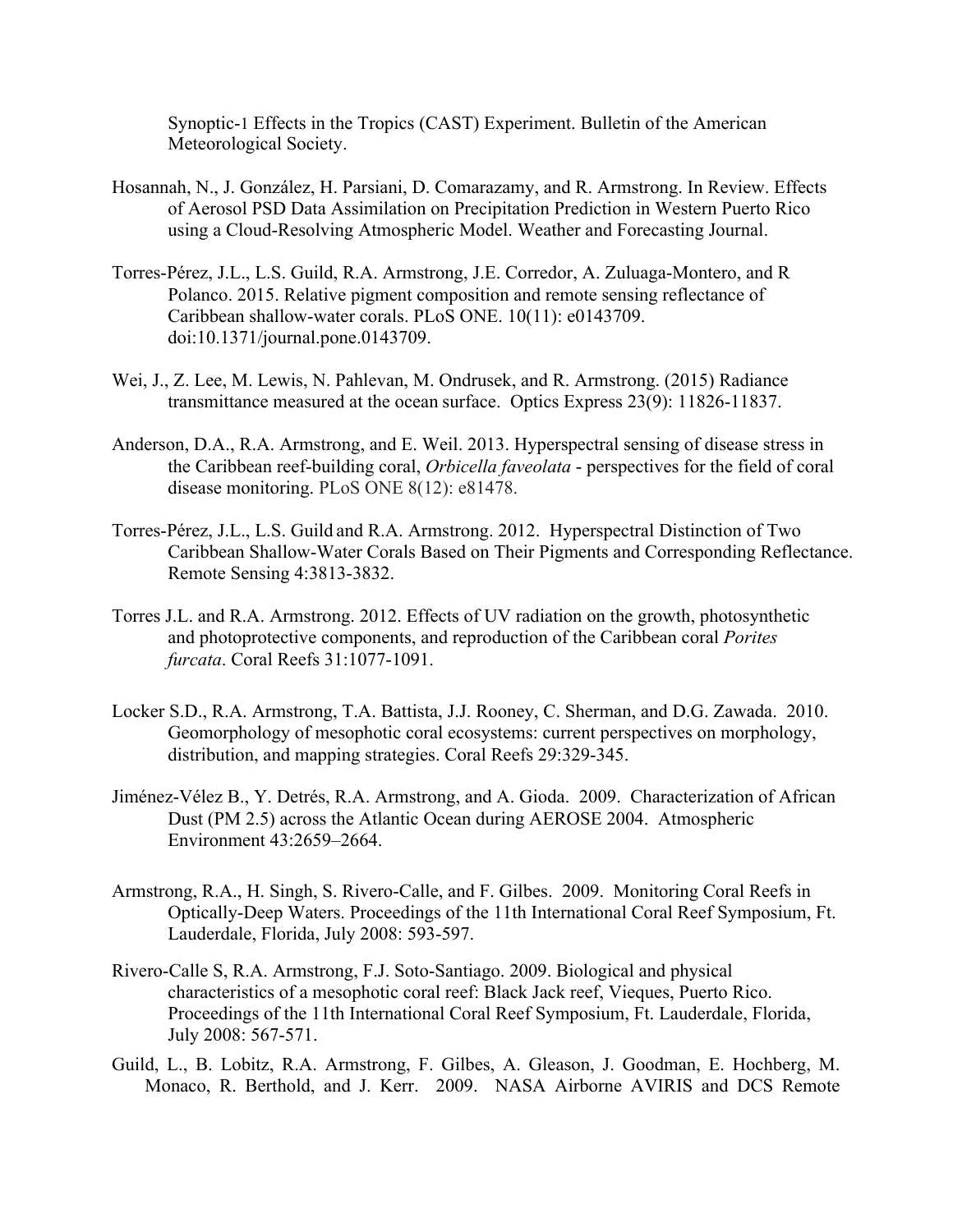Sensing of Coral Reefs. Proceedings of the 11th International Coral Reef Symposium, Ft. Lauderdale, Florida, July 2008: 616-620

- Lobitz, B., L. Guild, M. Montes, R.A. Armstrong, and J. Goodman. 2009. Pre-Processing of 2005 AVIRIS Data for Coral Reef Analysis. Proceedings of the 11th International Coral Reef Symposium, Ft. Lauderdale, Florida, July 2008: 637-641
- Torres J.L., R.A. Armstrong, and E. Weil. 2008. Enhanced ultraviolet radiation can terminate sexual reproduction in the broadcasting coral species *Acropora cervicornis* Lamarck. Journal of Experimental Marine Biology and Ecology 358:39-45.
- Armstrong, R.A. 2007. Deep zooxanthellate coral reefs of the Puerto Rico U.S. Virgin Islands insular platform. Coral Reefs, 26(4):945.
- Suarez, E., J. Matta, M. Rolon, L. Maldonado, Y. Detrés, A. de la Motta, M. Gelado, J. Ramos, and R. Armstrong. 2008. Molecular identification of the bacterial burden in Sahara Dust Samples using a new method to improve the evidence for the effective management of public health measures during an SD event. Journal of Environmental Health Research 7(2):99-106.
- Torres J.L., R.A. Armstrong, J.E. Corredor, and F. Gilbes. 2007. Physiological responses of *Acropora cervicornis* to increased solar irradiance. Photochemistry and Photobiology 83(4):839-851.
- Morris, V., T.W. Yu, E. Joseph, R. Armstrong, R. Fitzgerald, R. Karim, X.Z. Liang, and Q. Min. 2007. The NOAA Center for Atmospheric Sciences (NCAS): Programs and Achievements. Bulletin of the American Meteorological Society, 88(2):141-145.
- Matta, J.L., J. M. Ramos, R.A. Armstrong, and H. D'Antoni. 2007. Response of Human Fibroblasts to Very Low Doses of Environmental UV Radiation. Caribbean Journal of Dermatology and Therapeutics 2:16-27.
- Morris, V., P. Clemente-Colon, N.R. Nalli, E. Joseph, R.A. Armstrong, Y. Detrés, M.D. Goldberg, P.J. Minnett, and R. Lumpkin. 2006. AEROSE Science Team Conducts Ongoing Investigations of Downwind Transport from Saharan and Sub-Saharan Africa in the Tropical Atlantic. EOS Transactions, American Geophysical Union 87(50):565,571.
- Costa, C. S. B., R. Armstrong, Y. Detrés, E. W. Koch, M. Bertiller, A. Beeskow, L. S. Neves, G. M. Tourn, O. A. Bianciotto, L. B. Pinedo, A. Y. Blessio, and N. San Roman. 2006. Effect of Ultraviolet-B Radiation on Salt Marsh Vegetation: Trends of the Genus Salicornia along the Americas. Photochemistry and Photobiology 82: 878–886.
- Díaz, S., C. Camilion, G. Deferrari, H. Fuenzalida, R. Armstrong, C. Booth, A. Paladini, S. Cabrera, C. Casiccia, C. Lovengreen, J. Pedroni, A. Rosales, H. Zagarese, and M. Vernet. 2006. Ozone and UV Radiation over Southern South America: Climatology and Anomalies. Photochemistry and Photobiology 82: 834-843.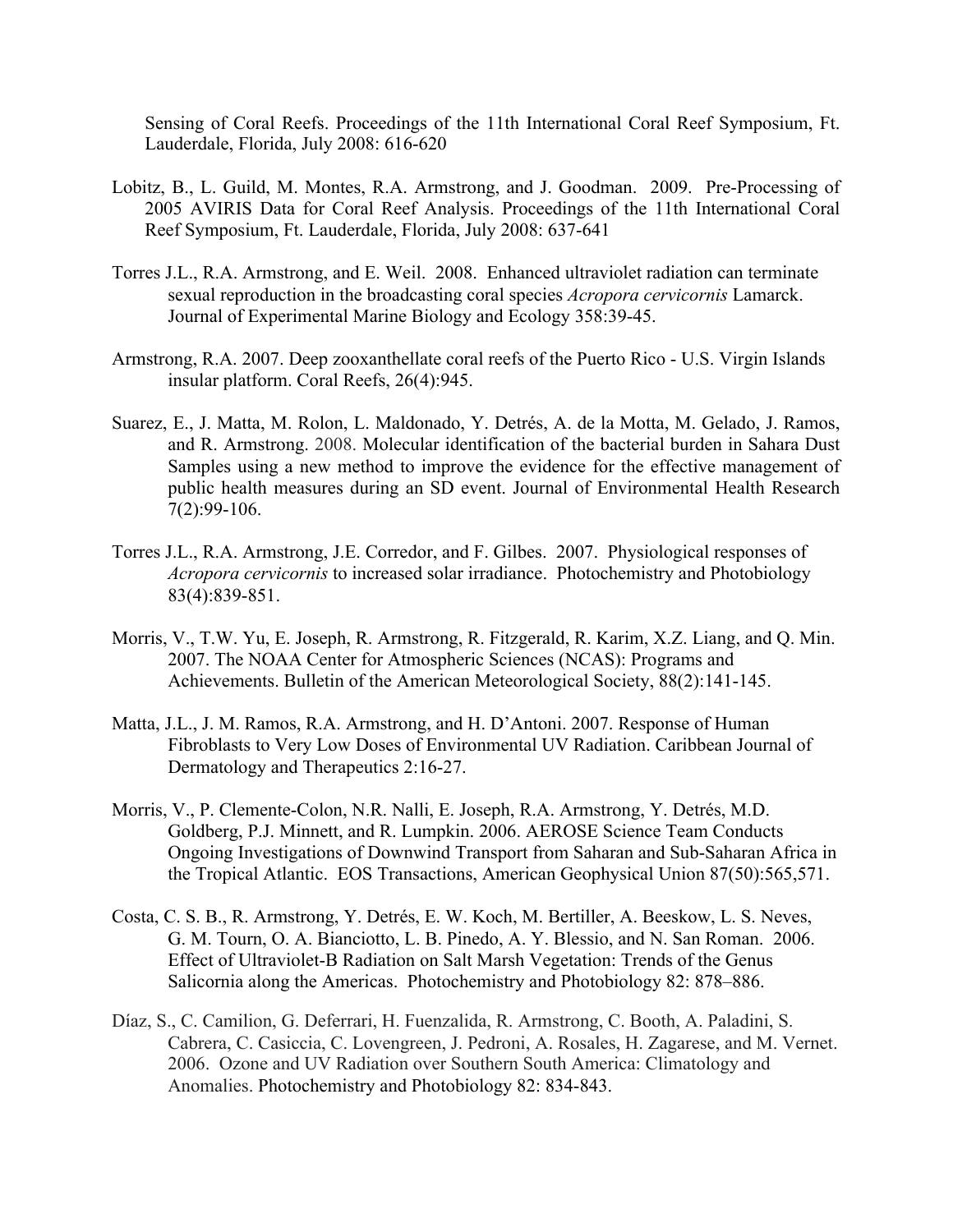- Armstrong, R.A., H. Singh, J. Torres, R. Nemeth, A. Can, C. Roman, R. Eustice, L. Riggs, and G. Garcia-Moliner. 2006. Characterizing the deep insular shelf coral reef habitat of the Hind Bank Marine Conservation District (US Virgin Islands) using the Seabed Autonomous Underwater Vehicle. Continental Shelf Research 26, 194-205.
- Díaz, S., C.R. Booth, R. Armstrong, C. Brunat, S. Cabrera, C. Camilion, C. Cassiccia, G. Deferrari, H. Fuenzalida, C. Lovengreen, A. Paladini, J. Pedroni, A. Rosales, H. Zagarese, and M. Vernet. 2005. Multi-channel radiometers calibration: A new approach. Applied Optics 44 (26): 5374-5380.
- Schweizer, D., R.A. Armstrong, and J. Posada. 2005. Remote sensing characterization of benthic habitats and submerged vegetation biomass in los Roques Archipelago National Park, Venezuela. Intl. J. of Remote Sensing 26(12): 2657-2667.
- Matta, J., J. Ramos, R. Armstrong, and H. D'Antoni. 2005. Environmental UVA and UVB Threshold Doses for Apoptosis and Necrosis in Human Fibroblasts. Photochemistry and Photobiology 81, 563-568.
- Ramos, J., Villa, J., Ruiz, A., Armstrong, R., and J. L. Matta. 2004. UV dose determines key characteristics of non-melanoma skin cancer. Cancer Epidemiology, Biomarkers & Prevention 13(12): 2006-2011.
- Armstrong, R.A., F. Gilbes, R. Guerrero, C. Lasta, and H. Miazán. 2004. Validation of SeaWiFS chlorophyll algorithm for the Rio de la Plata Estuary and adjacent waters. Intl. J. of Remote Sensing 25(7-8):1501-1505.
- Gilbes, F. and R.A. Armstrong. 2004. Phytoplankton dynamics in the eastern Caribbean Sea as detected by space remote sensing. Intl. J. of Remote Sensing 25(7-8):1449-1452.
- Corredor, J., J. Morell, J. López, J. Capella and R.A. Armstrong. 2004. Cyclonic Eddy Entrains Orinoco River Plume in Eastern Caribbean. EOS Transactions, American Geophysical Union 85(20):197, 201-202.
- Singh, H., R.A. Armstrong, R. Eustice, C. Roman, O. Pizarro, and J.Torres. 2004. Imaging Coral I: Imaging Coral Habitats with the SeaBED AUV. Subsurface Sensing Technologies and Applications 5(1):25-42.
- Corredor, J., J. Morell, J. López, R. Armstrong, A. Dieppa, C. Cabanillas, A. Cabrera and V. Hensley. 2003. Remote continental forcing of phytoplankton biogeochemistry: Observations across the "Caribbean-Atlantic front". Geophysical Research Letters  $30(20):1-4.$
- Armstrong, R.A., H. Singh, and F. Gilbes. 2002. Benthic Survey of Insular Slope Coral Reefs Using the SeaBED AUV. Backscatter 13(3): 22-25.
- Gilbes, F., R.A. Armstrong, R. Webb, and F. Muller-Karger. 2001. SeaWiFS Helps Assess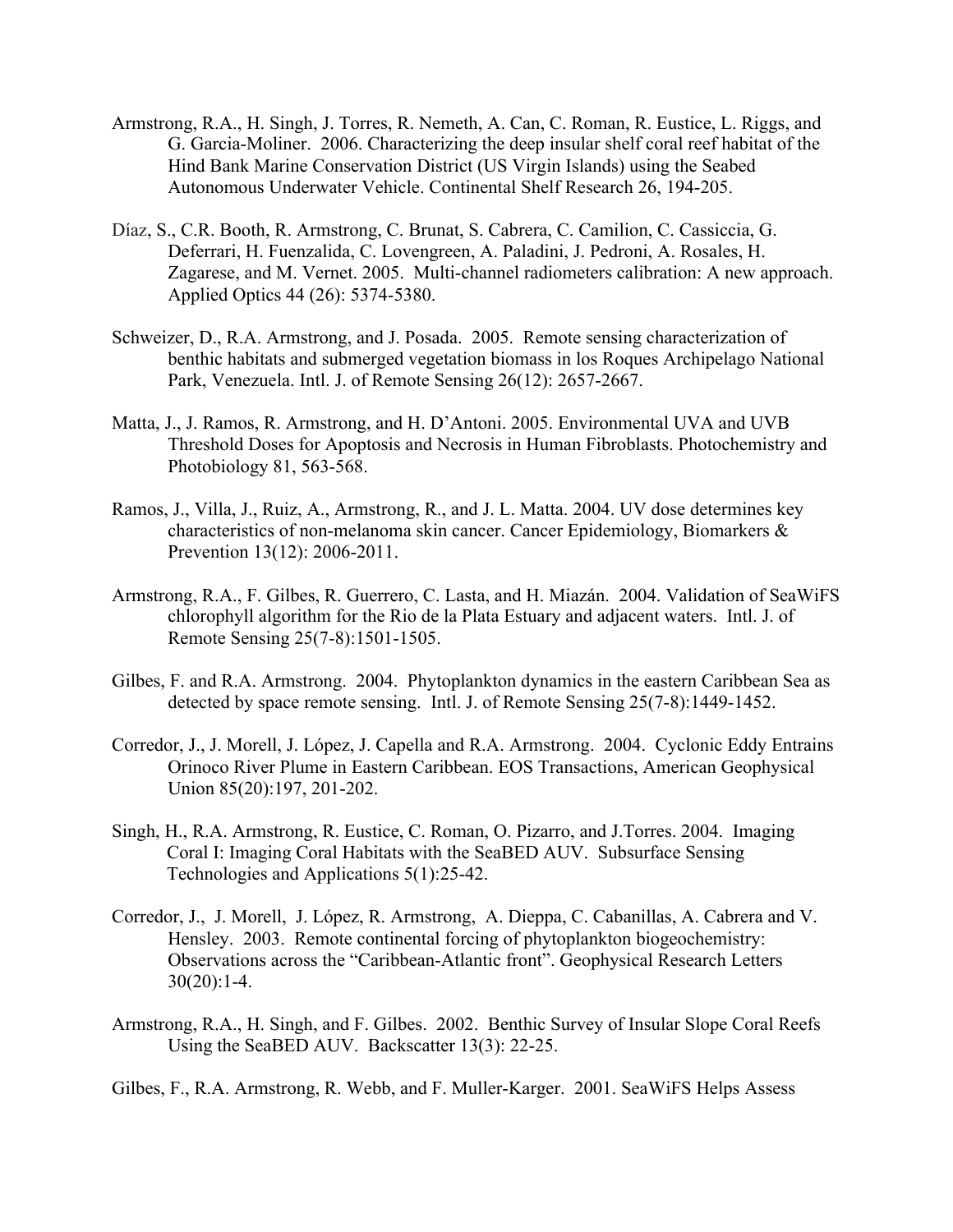Hurricane Impact in the Caribbean Sea. EOS, Transactions, American Geophysical Union, Vol. 82, No. 45, pages 529 and 533.

- Detrés, Y., R.A. Armstrong, and X. Connelly. 2001. Ultraviolet-induced responses in two species of climax tropical marine macrophytes. Photochemistry and Photobiology 62  $(1-2):$ 55-66.
- Armstrong, R.A., J. Lopez, and F. Gilbes. 2000. Apparent optical properties at the Caribbean Time Series Station. Ocean Optics XV – CDROM Publication.
- Gilbes, F., and R.A. Armstrong. 2000. Inherent optical properties at the Caribbean Time Series Station (CaTS). Ocean Optics XV – CDROM Publication.
- Corredor, J., A.W. Bruckner, F. Muszynski, R.A. Armstrong, and J.M. Morell. 2000. UVabsorbing compounds in three species of Caribbean zooxanthellate corals: depth distribution and spectral response. Bulletin of Marine Science 67:821-830.
- Navarro, A., J. Corredor, J. Morell, and R.A. Armstrong. 2000. Distribution of the cyanophyte *Trichodesmium* in the Eastern Caribbean Sea: Influence of the Orinoco River. Intl. J. of Tropical Biology 48(1).
- Muszynski, F., A. Bruckner, R.A. Armstrong, J.M. Morell, and J.E. Corredor. 1998. Withincolony variations of UV absorption in a reef building coral. Bull. Mar. Sci., 63(3): 589-594.
- Matta, J.L., C.M. Nazario, R.A. Armstrong, and J. Navas. 1998. Epidemiological trends of melanoma in Puerto Rico from 1975 – 1991. Boletín de la Asociación Médica de Puerto Rico 90(1-3): 221-224.
- Stoner, A.W., P.A. Pitts, and R.A. Armstrong. 1996. The interaction of physical and biological factors in the large-scale distribution of queen conch populations in seagrass meadows. Bull. Mar. Sci., 58(1): 217-233.
- Johnson, L., B. Lobitz, R. Armstrong, R. Baldy, E. Weber, J. DeBenedictis, and D. Bosch. 1996. Remotely sensed observations of phylloxera-infested vineyard in the Napa Valley. California Agriculture (50) 4:14-18.
- Armstrong, R.A. 1994. Oceanic fronts in the northeastern Caribbean revealed by satellite ocean color imaging. International Journal of Remote Sensing 15(6): 1169-1171.
- D'Antoni, H., R. Armstrong, J. Coughlan, J. Skiles, and G. Daleo. 1994. Effects of stratospheric ozone depletions and increased levels of ultraviolet radiation on subantartic forests and western patagonian steppe: A research project. In: Stratospheric Ozone Depletion/UV Radiation in the Biosphere, R.H. Biggs and M. Joyner (eds.), NATO ASI Series, Vol I 18, Springer-Verlag, Berlin.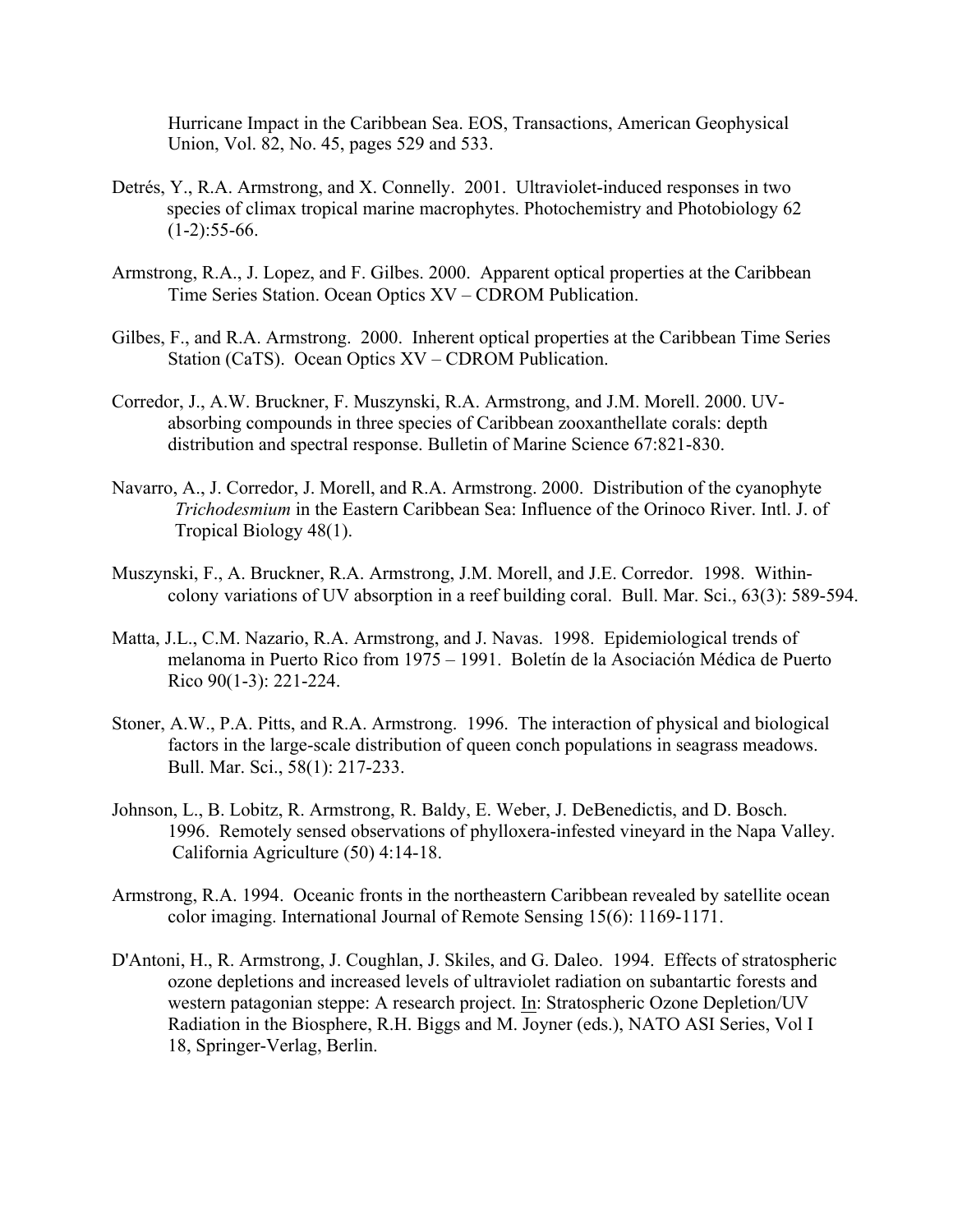- Armstrong, R.A. 1993. Remote sensing of submerged vegetation canopies for biomass estimation. International Journal of Remote Sensing 14(3): 621-627.
- Goenaga, C., V.P. Vicente, and R.A. Armstrong. 1989. Bleaching induced mortalities in reef corals from La Parguera, Puerto Rico: A precursor of change in the community structure of coral reefs? Carib. J. Sci., 25(1-2): 59-65.

#### **BOOKS AND BOOK CHAPTERS**

- Armstrong, R.A. In Press. "Landscape-level imaging of benthic environments in Optically-Deep Waters". In: C.W. Finkl, C. Makowski (eds.), Seafloor Mapping along Continental Shelves, Coastal Research Library 13, Springer International Publishing Switzerland.
- Garcia-Moliner, G., R.A. Armstrong and M.J. Cerame Vivas. In Press. Essential Fish Habitats of the Deep – Puerto Rico and the U.S. Virgin Islands. Published by the Caribbean Fishery Management Council, NOAA.
- Torres-Pérez, J.L., R.A. Armstrong, and Y. Detrés. 2014. Impacts of UV radiation on tropical marine organisms. In: Radosevich, J. (Ed.) UV radiation: Application, Processes and Mechanisms. NOVA Publishers.
- Armstrong, R.A. and H. Singh. 2012. Mesophotic Coral Reefs of the Puerto Rico Shelf. Chapter 24 *In* "Seafloor Geomorphology as Benthic Habitat: GeoHab Atlas of seafloor geomorphic features and benthic habitats", P.T. Harris and E.K. Baker (eds.), pp 365-374. Elsevier Insights.
- Stoner, A.W., M.D. Hanisak, N.P. Smith, and R.A. Armstrong. 1994. Large-scale distribution of queen conch nursery habitats: Implications for stock enhancement. pp. 169-189 In: R.S. Appeldoorn and Q. Rodriguez (eds.) Queen Conch Biology, Fisheries and Mariculture. Fundación Científica Los Roques, Caracas, Venezuela.

### **PRESENTATIONS AND PUBLISHED ABSTRACTS**

- Torres-Pérez, J.L., M. Barreto-Orta, J. Ortiz, L. Santiago, S.G. Setegn, L. Guild, C. Ramos-Scharrón and R. Armstrong. 2015. Human Impacts to Coastal Ecosystems in Puerto Rico (HICE-PR): present condition of coral reefs associated with the Guánica and Manatí watersheds in Puerto Rico. AGU Fall Meeting. San Francisco, CA.
- Torres-Pérez, J.L., M. Barreto-Orta, J. Ortiz, L. Santiago, S.G. Setegn, L. Guild, C. Ramos-Scharrón, R. Armstrong, and Y. Detrés. 2014. Human Impacts to Coastal Ecosystems in Puerto Rico (HICE-PR): A long-term remote sensing, hydrologic, ecologic, and socioeconomic assessment with management implications. AGU Fall Meeting. San Francisco, CA.
- Hosannah, N., H. Parsiani, J. Gonzalez, D. Comarazamy, and R.A. Armstrong. 2014. Effects of Aerosol PSD Data Assimilation on Precipitation Prediction in Western Puerto Rico using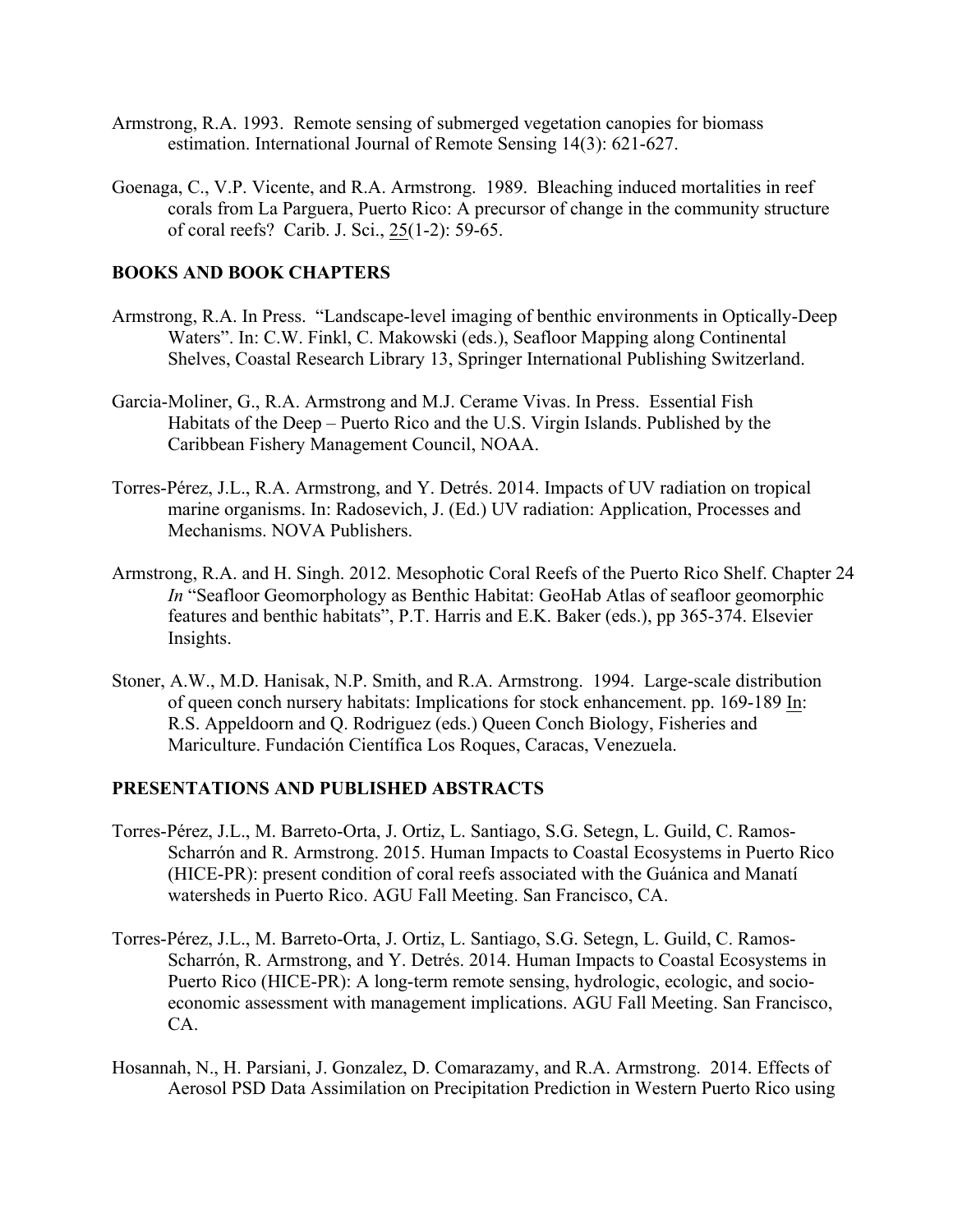a Cloud-Resolving Atmospheric Model. Abstract submitted to the 95<sup>th</sup> Annual Meeting of the American Meteorological Society.

- Hosannah, N., J. Gonzalez, H. Parsiani, N. Ramirez, and R.A. Armstrong. A Radiosonde Campaign on the West Coast of Puerto Rico During Saharan Dust Season. Abstract submitted to the 95<sup>th</sup> Annual Meeting of the American Meteorological Society.
- Detres, Y., and R.A. Armstrong. 2014. Contribution of Northern Africa geographical dust sources to dust episodes reaching the Island of Puerto Rico during the summer of 2011. Poster presentation at the 7th Biennial NOAA EPP Forum, October 26-30, Eastern Shores, Maryland.
- Hernandez, W., and R.A. Armstrong. 2014. Benthic habitat mapping and bio-optical characterization for La Parguera Marine Reserve using passive and active remote sensing data. Oral presentation at the 7th Biennial NOAA EPP Forum, October 26-30, Eastern Shores, Maryland.
- Cardona, M., and R.A. Armstrong. 2014. First stage in a collaborative effort to develop a forecasting product that integrates both temperature and light stress. Oral presentation at the 7th Biennial NOAA EPP Forum, October 26-30, Eastern Shores, Maryland.
- Santiago, M., and R.A. Armstrong. 2014. Hurricane forcing of phytoplankton biomass in the Sargasso Sea: New insights from 2000-2010 Hurricane Season. Poster presentation at the 7th Biennial NOAA EPP Forum, October 26-30, Eastern Shores, Maryland.
- Ramos, F., Y. Detres and R.A. Armstrong. 2014. Identifying Soufrière Hills volcanic ash particles and Saharan dust using Aerosol Robotic Network (AERONET) sun photometer, satellite imagery and trajectory models. Poster presentation at the 7th Biennial NOAA EPP Forum, October 26-30, Eastern Shores, Maryland.
- Cánovas Molina, A., M. Montefalcone, M. Canessa, S. Coppo, G. Diviacco, C. Morri, M. Ferrari, C. Cerrano, R. Armstrong, C.N. Bianchi, and G. Bavestrello. 2014. Coralligenous reefs in Liguria: distribution and characterization. 2<sup>nd</sup> Mediterranean Symposium on the Conservation of Coralligenous and other Calcareous Bio-concretions, Portoroz, Slovenia, 29-30 October 2014.
- Armstrong, R.A. 2013. Hyperspectral Remote Sensing of Tropical Coastal Environments: the use of HICO data to derive water quality parameters in southwestern Puerto Rico. Oral Presentation at the 8<sup>th</sup> Annual NOAA CREST Symposium, CUNY, New York, June 5-6.
- Torres-Pérez, J.L., L.S. Guild, R.A. Armstrong, JE Corredor, R Polanco, and A Zuluaga-Montero. 2013. Field spectroscopy and spectral analysis of Caribbean Scleractinian reef corals and related benthic biota. AGU Meeting of the Americas. Cancún, Mexico.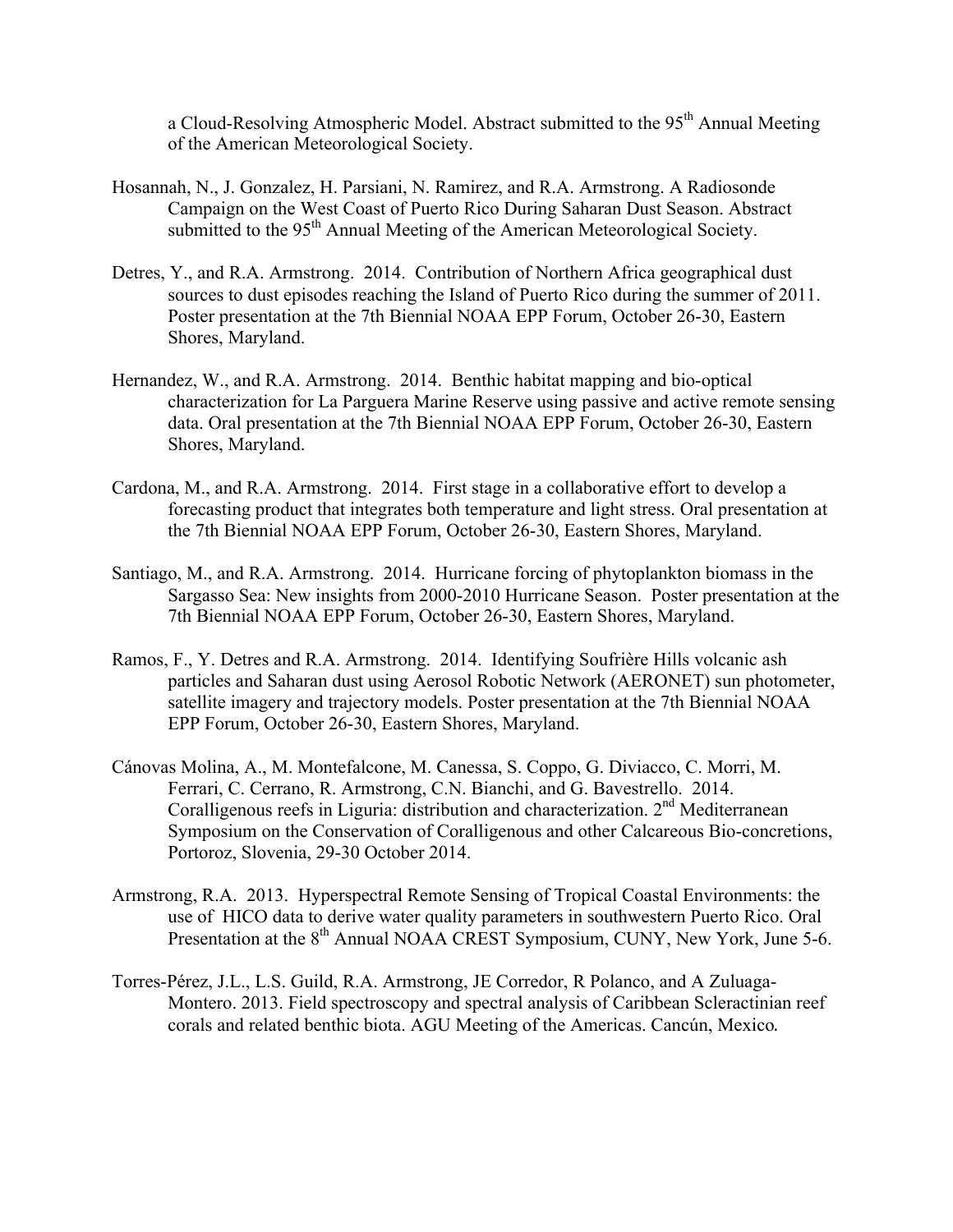- Armstrong, R.A. and F. Gilbes. 2012. Temporal and spatial trends in water optical properties at shallow coral reefs in Southwestern Puerto Rico. Poster presentation, Ocean Optics Conference, 7-12 October 2012, Glasgow, Scotland.
- Torres-Pérez, J.L., L.S. Guild and R.A. Armstrong. 2012. Distinction between Two Caribbean Shallow-Water Corals based on their Respective Pigments Composition: A Complementary Tool for Remote Sensing Studies. Poster presentation, Ocean Optics Conference, 7-12 October, 2012, Glasgow, Scotland.
- Garcia Moliner, G. and R.A. Armstrong. 2012. Satellite remote sensing characterization of Caribbean fish spawning aggregation sites. Presented at the  $12^{th}$  International Coral Reef Symposium, 9-13 July 2012, Cairns, Queensland, Australia.
- Santiago, M.J., and Armstrong, R.A. Hurricane forcing of phytoplankton biomass in the Sargasso Sea. NOAA-EPP Sixth Education and Science Forum "Developing STEM Talent: Increasing Innovation and National Competitiveness". Florida A&M University, Tallahassee, FL. March 26-28, 2012.
- Detrés, Y. and Armstrong, R.A. Contribution of the Puerto Rico Weather Camp to the Recruitment of Underrepresented Students in STEM Careers. NOAA-EPP Sixth Education and Science Forum "Developing STEM Talent: Increasing Innovation and National Competitiveness". Florida A&M University, Tallahassee, FL. March 26-28, 2012.
- Flores, L*.* Detrés, Y. and Armstrong, R. A. Monitoring of African Dust Intrusions to the Eastern Caribbean During the Summer of 2011. NOAA-EPP Sixth Education and Science Forum "Developing STEM Talent: Increasing Innovation and National Competitiveness". Florida A&M University, Tallahassee, FL. March 26-28, 2012.
- Reddy, R. S. Lu, D. White, L. Armstrong, R. and Morris, V. Impacts of Sharon Dust on Atlantic Hurricanes and Climate Change. NOAA-EPP Sixth Education and Science Forum "Developing STEM Talent: Increasing Innovation and National Competitiveness". Florida A&M University, Tallahassee, FL. March 26-28, 2012.
- Coronado, J. Detrés, Y. and Armstrong, R. A. Source Frequency of African Dust Storms Reaching the Island of Puerto Rico. NOAA-EPP Sixth Education and Science Forum "Developing STEM Talent: Increasing Innovation and National Competitiveness". Florida A&M University, Tallahassee, FL. March 26-28, 2012.
- Hernández, W. J. and Armstrong, R. A. Benthic Habitat Mapping for La Parguera Marine Reserve, Southwest Puerto Rico, using Passive and Active Remote Sensing Data. NOAA-EPP Sixth Education and Science Forum "Developing STEM Talent: Increasing Innovation and National Competitiveness". Florida A&M University, Tallahassee, FL. March 26-28, 2012.
- Torres-Pérez, J.L., R.A. Armstrong and L.S. Guild. 2011. Influence of pigment composition on the remote sensing reflectance of Caribbean shallow-water coral species: A first approach. HyspIRI Science Workshop, Washington DC.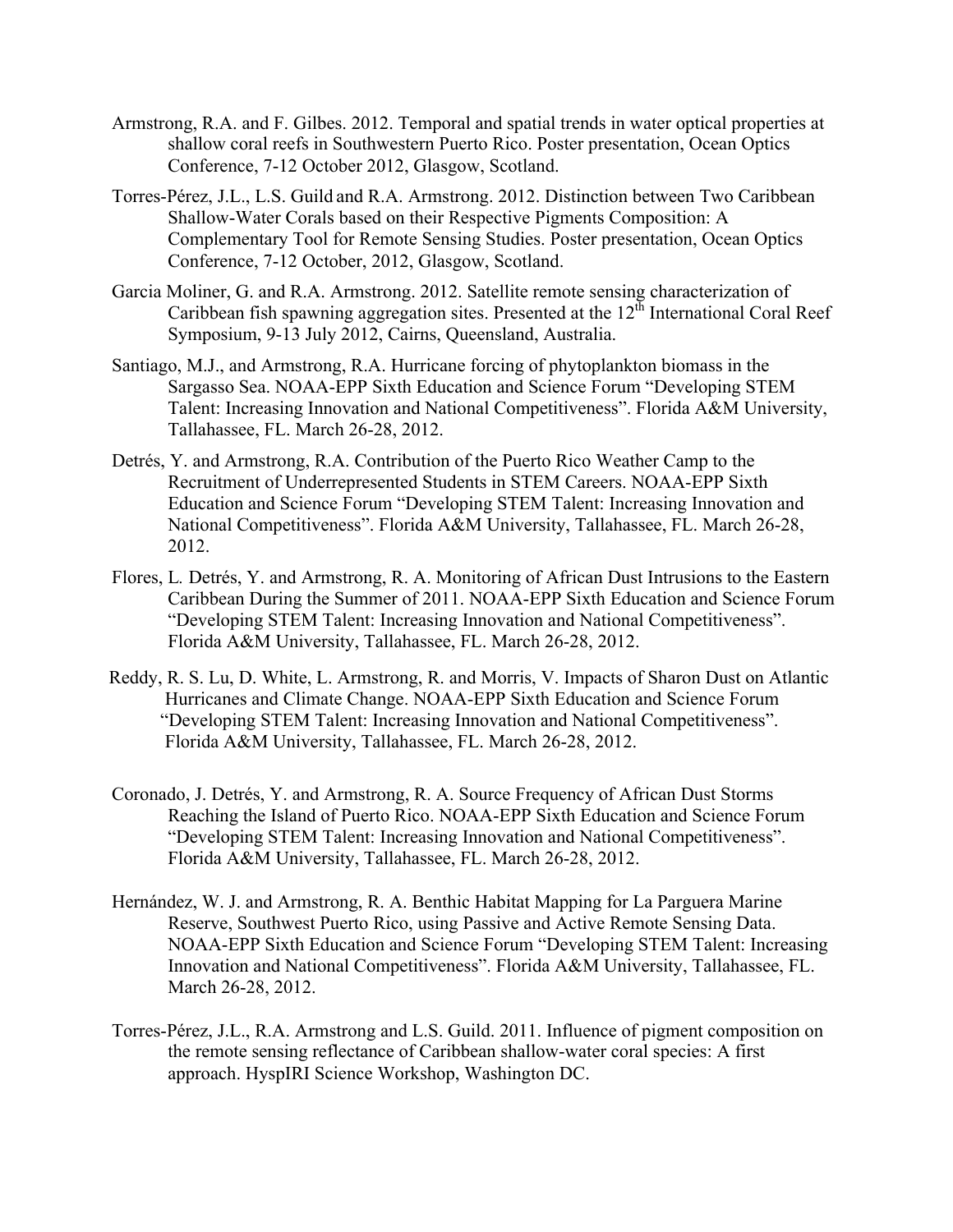- Armstrong, RA and Y. Detres. 2010. Remote sensing of episodic rainfall events impacting coastal areas in Puerto Rico. Poster presented at the Oceans from Space Meeting, 26-30 April, Venice, Italy.
- Armstrong, RA. 2010. Research Programs at the Bio-optical Oceanography Laboratory. Oral presentation at the Joint Research Center of the European Union, Ispra, Italy, May 4.
- Armstrong, R. A. 2009. Applications of advanced underwater robotics and imaging sensors in coral reef research. Oral presentation, NOAA-EPP (Educational Partnership Program), Howard University, Washington, DC. 12-14 November.
- Armstrong, R. 2009. Mesophotic Coral Ecosystems. Invited Oral Presentation to the Steering Committee of the U.S. Coral Reef Task Force, November 2, San Juan, Puerto Rico.
- Armstrong, R., L. Guild, B. Lobitz, J. Goodman, R. Berthold, and J. Kerr. 2009. Coral Reef Bleaching and Threats to Biodiversity in Puerto Rico. Oral Presentation at the NASA Biodiversity and Ecological Forecasting Team Meeting, May 6-8, New York, New York.
- Guild, L., J. Goodman, B. Lobitz, R. Armstrong, F. Gilbes, R. Berthold, and J. Kerr. 2009. Imaging Spectroscopy and Spectral Analysis in Support of Coral Reef Ecosystem Biodiversity Research, 33<sup>rd</sup> Intl. Remote Sensing of Environment, May 4-8, Stresa, Italy.
- Armstrong, R. 2009. Variability of bio-optical properties in southwestern Puerto Rico: the link to coral reef community structure. Invited Oral Presentation at the UPRM-CRES Symposium, February 11-13, La Parguera, Puerto Rico.
- Torres, J., and R.A. Armstrong. 2008. Different Pigment Composition Can Influence the Remote Sensing Reflectance of Caribbean Shallow-Water Coral Species. Poster presentation, 11th International Coral Reef Symposium, Ft. Lauderdale, Florida, 7-11 July.
- Torres, J., R.A. Armstrong, and E. Weil. 2008. Effects of UV Radiation on the Sexual Reproduction of the Threatened Acropora cervicornis. Poster Presentation, 11<sup>th</sup> International Coral Reef Symposium, July 7-11, Ft. Lauderdale, FL.
- Armstrong, R. 2008. Impacts of Saharan Dust Events in the Tropical Western Atlantic. Oral Presentation, Calentamiento Global y Fenómenos Atmosféricos, 2<sup>do</sup> Curso de Verano, June 1-6, San Juan, Puerto Rico.
- Armstrong, R. 2008. Mesophotic Coral Reefs: Reservoirs of Biodiversity in Times of Climate Change? Oral Presentation, Calentamiento Global y Fenómenos Atmosféricos,  $2^{d}$  Curso de Verano, June 1-6, San Juan, Puerto Rico.
- Armstrong, R. 2008. Hyperspectral remote sensing of benthic marine communities in La Parguera. Oral Presentation at the Sixth Annual NOAA-CREST Remote Sensing Symposium, February 20-24, Mayaguez, Puerto Rico.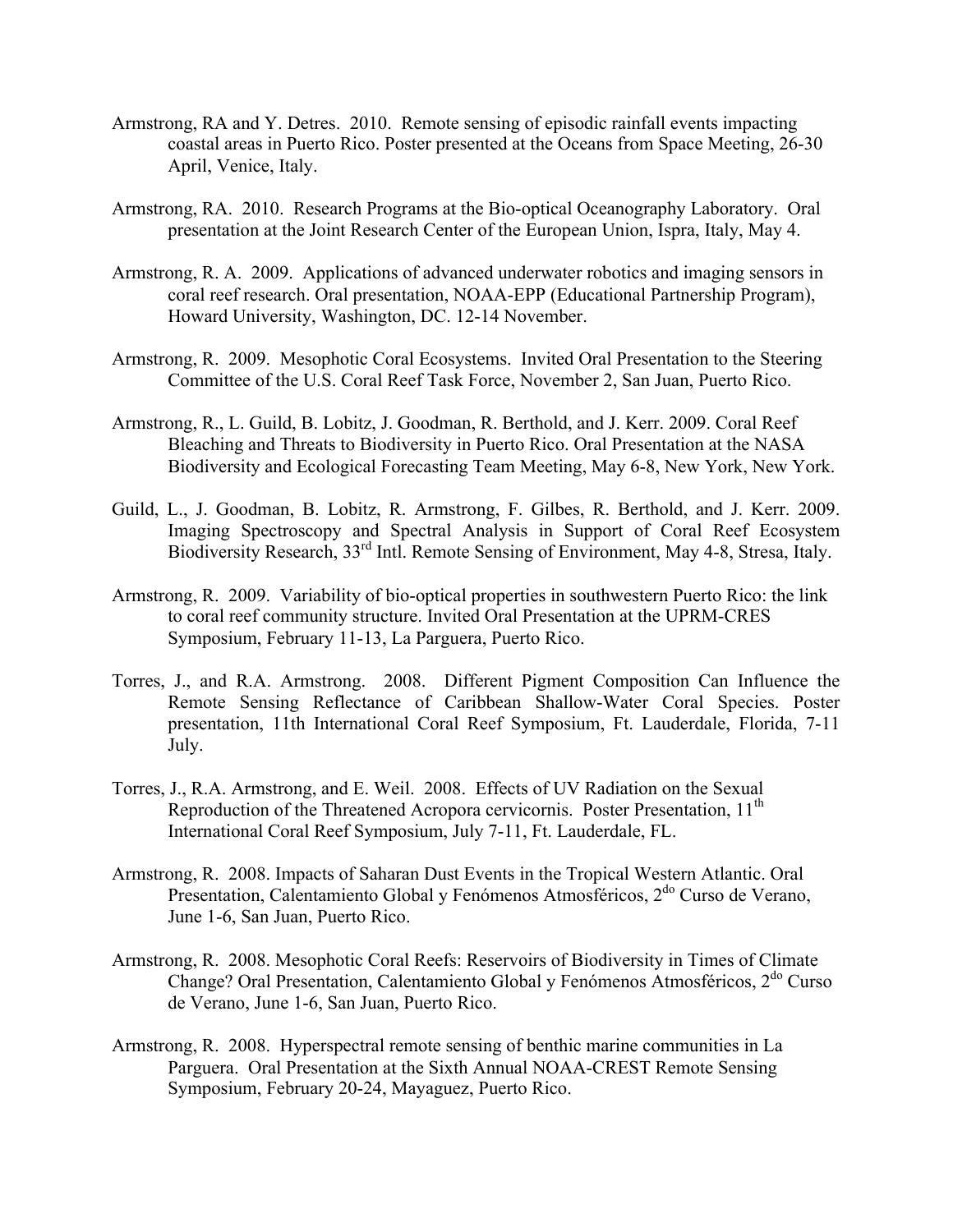- Rivero, S., and R.A. Armstrong. 2007. Use of the Seabed Autonomous Underwater Vehicle for Characterizing the Deep Zooxanthellate Coral Reefs of Puerto Rico.  $33<sup>rd</sup>$  Scientific Meeting of the Association of Marine Laboratories of the Caribbean. St. Thomas, USVI, June 4-8.
- Armstrong, R. A., L. Guild, B. Lobitz, F. Gilbes, and Y. Detres. 2007. Atmospheric and Water Column Corrections of AVIRIS Data for Hyperspectral Characterization of Benthic Marine Communities in Puerto Rico. Proceedings, 5<sup>th</sup> EARSeL (European Association of Remote Sensing Laboratories), 23-25 April, Bruges, Belgium
- Armstrong, R. A., and H. Singh. 2006. Remote Sensing of Deep Coral Reefs in Puerto Rico and the U.S. Virgin Islands Using the Seabed Autonomous Underwater Vehicle. SPIE Europe Remote Sensing Conference Proceedings #6360-10, Stockholm, Sweden, September 11-14.
- Goodman, J., M. Velez-Reyes, and R. A. Armstrong. 2006. Development of a Field Test Environment for the Validation of Coastal Remote Sensing Algorithms: Enrique Reef, Puerto Rico. SPIE Europe Remote Sensing Conference Proceedings #6360-11, Stockholm, Sweden, September 11-14.
- Vélez-Reyes, M., J. Goodman, L. O. Jimenez-Rodriguez, R. A. Armstrong, and S. D. Hunt, 2006. Benthic Habitat Mapping using Hyperspectral Remote Sensing. SPIE Europe Remote Sensing Conference Proceedings #6360-12, Stockholm, Sweden, September 11-14.
- Kaeli, J.W., h. Singh, and R.A. Armstrong. 2006. An Automated Morphological Image Processing Based Methodology for Quantifying Deep Water Coral Cover. Oceans 2006 MTS/IEEE Conference, September 18-22, Boston, MA.
- Gilbes, F., R.A. Armstrong, J. Goodman, M. Velez, S. Hunt. 2006. CenSSIS Seabed: Diverse Approaches for Imaging Shallow and Deep Coral Reefs. Proceedings Ocean Optics XVIII Conference, October 9-13, Montreal, Quebec.
- Guild, L., R. Armstrong, F. Gilbes, J. Goodman, A. Gleason, E. Hochberg, R. Berthold, J. Torres, and M. Johnston. 2006. Airborne Hyperspectral Remote Sensing of Coral Reefs of Puerto Rico, Florida Keys, and Oahu, Eos Trans. AGU*,* 87(36), Abstract OS13L-06, Ocean Sciences Meeting, Honolulu, HI.
- Armstrong, R.A., J.R. García, G. García-Moliner, and H. Singh. 2006. The Deep Hermatypic (Zooxanthellate) Coral Reef Habitat of the US Caribbean: Addressing the Needs of Ecosystem-Based Management. Oral Presentation at ASLO Summer Meeting, June 4-9, Victoria, Canada.
- Detres, Y., R.A. Armstrong, E. Otero, and R. Garcia. 2006. Remote Sensing of Episodic Rainfall Events Impacting Coral Reef Areas. Oral Presentation at ASLO Summer Meeting, June 4-9, Victoria, Canada.
- Bejarano, I., R. H. Appeldoorn, R. A. Armstrong. 2006. Relationship between Reef Fish Communities, Water and Habitat Quality on Coral Reefs. Poster Presentation at ASLO Summer Meeting, June 4-9, Victoria, Canada.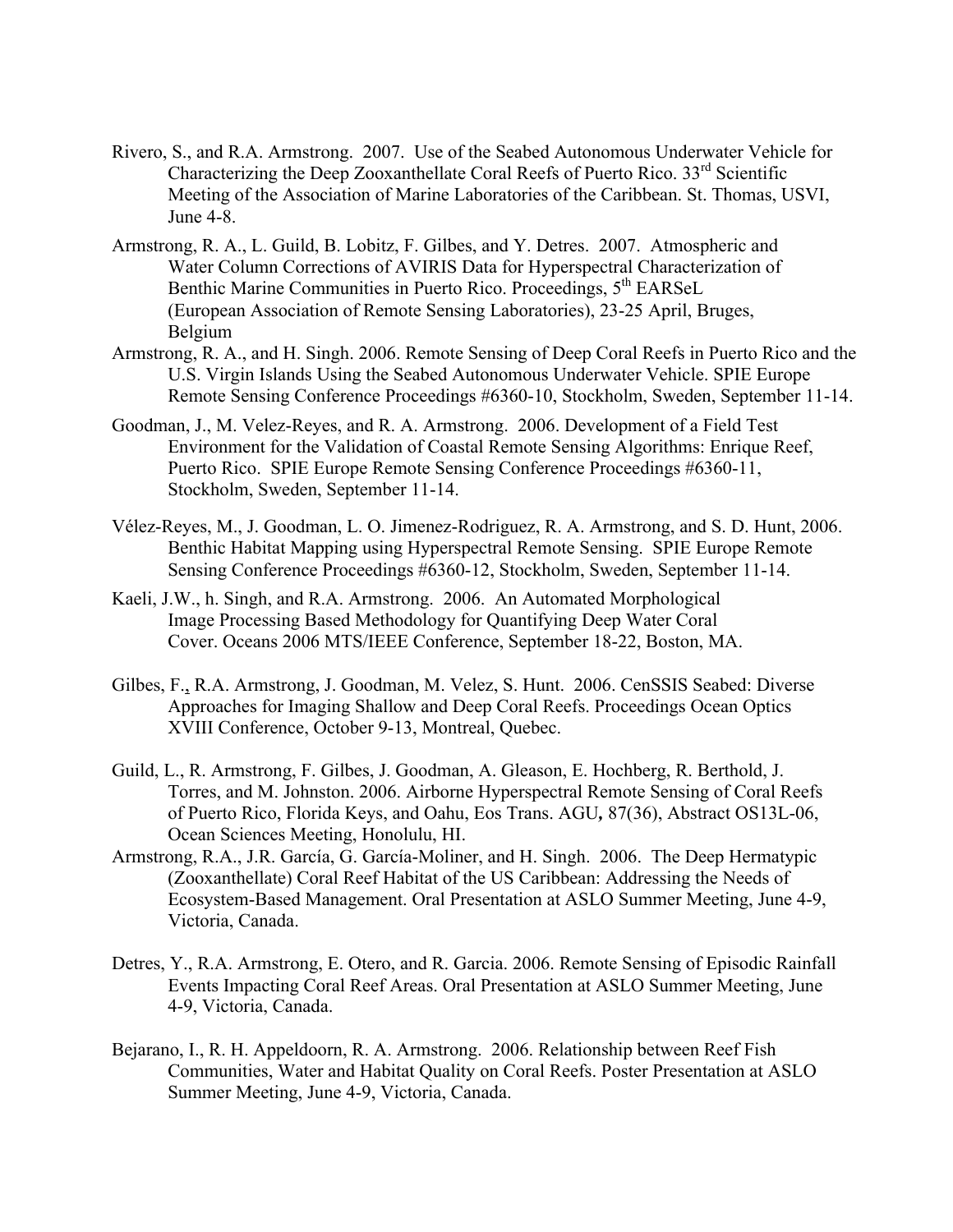- Armstrong, R.A. 2006. Coral Reef Bio-Optics, Southwestern Puerto Rico. Oral Presentation at Fourth Science Meeting NOAA ICON/CREWS, April 24-26, La Parguera, Puerto Rico.
- Armstrong, R.A. 2006. S4 Coral Reef Monitoring: Why Coral Reefs? Oral Presentation at CenSSIS/NSF Site Visit, April 4-6, Boston, MA.
- Torres, J.L., R.A. Armstrong, J.E. Corredor, and F. Gilbes. 2006. Increased UV radiation effects on the photosynthetic and photoprotective pigments of the Caribbean shallow-water coral *Acropora cervicornis*. 33rd American Society of Photobiology Meeting. Río Grande, Puerto Rico.
- Armstrong, R. A., and Singh, H. 2005. Imaging Deep Coral Reefs Using the Seabed Autonomous Underwater Vehicle. Invited Seminar, Ecosystem Science and Technology Branch, NASA Ames Research Center, November 28, 2005.
- Armstrong, R. A., and Singh, H. 2005. Mapping the Pristine Coral Reefs of the Deeper Puerto Rico-Virgin Island Insular Platform and Slope Using an Autonomous Underwater Vehicle. Oral presentation, ASLO Summer Meeting, June 19-24, Santiago de Compostela.
- Cedeño, D. J., and Armstrong, R. A. 2005. Population Dynamics of the Harmful Dinoflagellate Cochlodinium Polykrikoides in Southwestern Puerto Rico. Poster presentation, ASLO Summer Meeting, June 19-24, Santiago de Compostela.
- Detrés, Y., Morris, V., Lozada, A. R., and Armstrong, R.A. 2005. Mass Concentration and Deposition of Iron and Carbon Across the Atlantic Ocean During a Saharan Dust Storm. Poster presentation, ASLO Summer Meeting, June 19-24, Santiago de Compostela.
- Armstrong, R.A. 2005. Saharan Dust Aerosol Research in Puerto Rico. Invited oral presentation, Joint Meeting of the EPSCoR-NASA/GSFC in Mayaguez, Puerto Rico.
- Morris, V., L. Roldan, R. A. Armstrong, and Y. Detrés. 2005. Size-Resolved Aerosol Mass and Aerosol Number Distributions During the NOAA Center for Atmospheric Sciences (NCAS) Trans-Atlantic Saharan Dust Aerosol and Oceanographic Science Expedition (AEROSE). Extended Abstracts of the 7th Conference on Atmospheric Chemistry Annual Meeting of the American Chemical Society, Jan 9-13, San Diego, California.
- Guild, L., R. Berthold, B. Ganapol, R. Furfaro, P. Kramer, A. Gleason, P. Reid, R. Armstrong, and J. Torres. 2005. Radiative Transfer Modeling and Spectral Analysis of Coral Reefs. NOAA CREWS Think Tank Meeting. Perry Institute for Marine Science, Caribbean Marine Research Station, Lee Stocking Island, Bahamas.
- Lopez, J.M., Corredor, J.E., Morell, J.M., Capella, J.E., Armstrong, R.A., and Canals, M. 2004. Oceanic Core Eddy Spins Orinoco River Plume Water. Ocean Optics XVII, Oct 25-29, Freemantle, Australia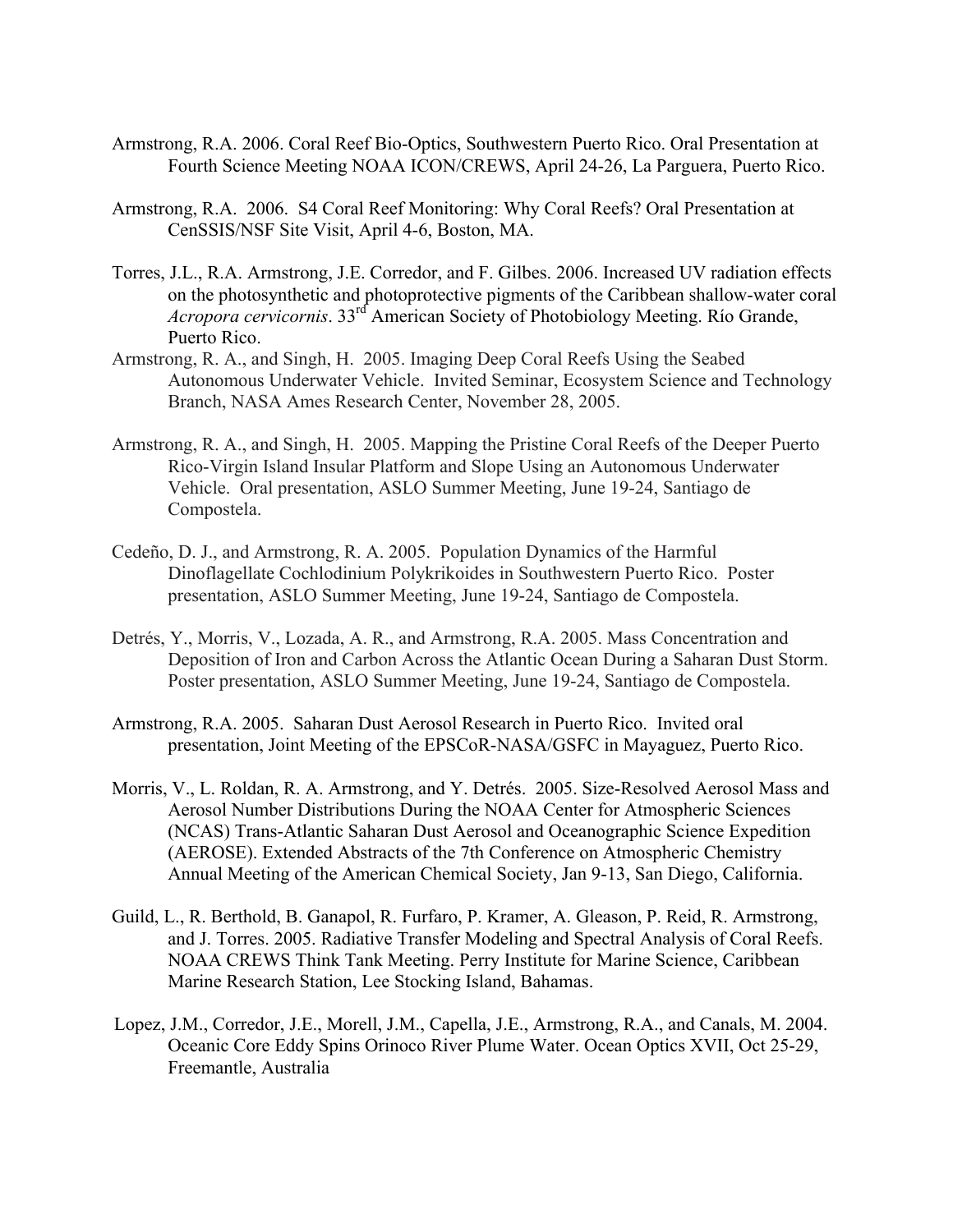- Singh, H., R.A. Armstrong, Y. Detres, G. Garcia-Moliner, K. Foote, L. Guild, J. Lindholm, R. Nemeth, and P. Valentine. 2004. The Seabed AUV and its use in Habitat Characterization. Oral presentation, ASLO/TOS Ocean Sciences Conference, Honolulu, February 15-20.
- Ramos, J., J. Villa, A. Ruiz, R. Armstrong, and J. Matta. DNA repair and UV exposure influence important characteristics of non-melanoma skin cancer. AACR 95th Annual Meeting, Orlando, FL, March 2004.
- Matta, J., R. Armstrong, A. Ruiz, and J. Ramos. UV dose and DNA repair capacity predict nonmelanoma skin cancer risk. AACR 95<sup>th</sup> Annual Meeting, Orlando, FL, March 2004.
- Guild, L., B. Ganapol, P. Kramer, R. Armstrong, A. Gleason, and J. Torres. 2004. Clues to coral reef ecosystem health: spectral analysis coupled with radiative transfer modeling. ASLO/TOS Ocean Research 2004 Conference, Honolulu, HI. Abstract Book, pg. 60.
- Armstrong, R., H. Singh, L. Guild, G. Garcia-Moliner, and J. Torres. 2004. Imaging deep coral reefs using the SeaBED AUV. ASLO/TOS Ocean Research 2004 Conference, Honolulu, HI. Abstract Book, pg. 8.
- Guild, L., B. Ganapol, R. Furfaro, P. Kramer, R. Armstrong, A. Gleason, and J. Torres. 2004. Radiative Transfer Modeling and Spectral Analysis of Coral Reefs. Proceedings Ocean Optics XVIII. Fremantle, Australia.
- Guild, L., B. Ganapol, R. Furfaro, P. Kramer, R. Armstrong, A. Gleason, and J. Torres. 2004. Radiative Transfer Modeling, Spectral Analysis, and Remote Sensing of Coral Reefs. AGU Fall Meeting. San Francisco, CA.
- Torres, J.L. and R.A. Armstrong. 2004. Growth response of the Caribbean shallow-water corals *Acropora cervicornis* and *Porites furcata* to excluded UV radiation. 10<sup>th</sup> Int. Coral Reef Symp. Okinawa, Japan.
- Armstrong, R.A., B. Jimenez and Y. Detrés. 2003. Mass measurements of Saharan dust aerosols in Puerto Rico. Abstract and Poster, AGU Fall Meeting, San Francisco, CA, Dec. 8-12.
- Detrés, Y, and R.A. Armstrong. 2003. Characterization of viable fungal spores in PM 2.5 filter samples reaching the Eastern Caribbean**.** Abstract and Poster, AGU Fall Meeting, San Francisco, CA, Dec. 8-12.
- Rivera-Denizard, O., C. Betancourt, R.A. Armstrong and Y. Detres. 2003. Airborne Fungi in Sahara Dust Aerosols Reaching the Eastern Caribbean: I. Taxonomic Characterization by Morphological Features. Abstract and Poster, AGU Fall Meeting, San Francisco, CA, Dec. 8-12.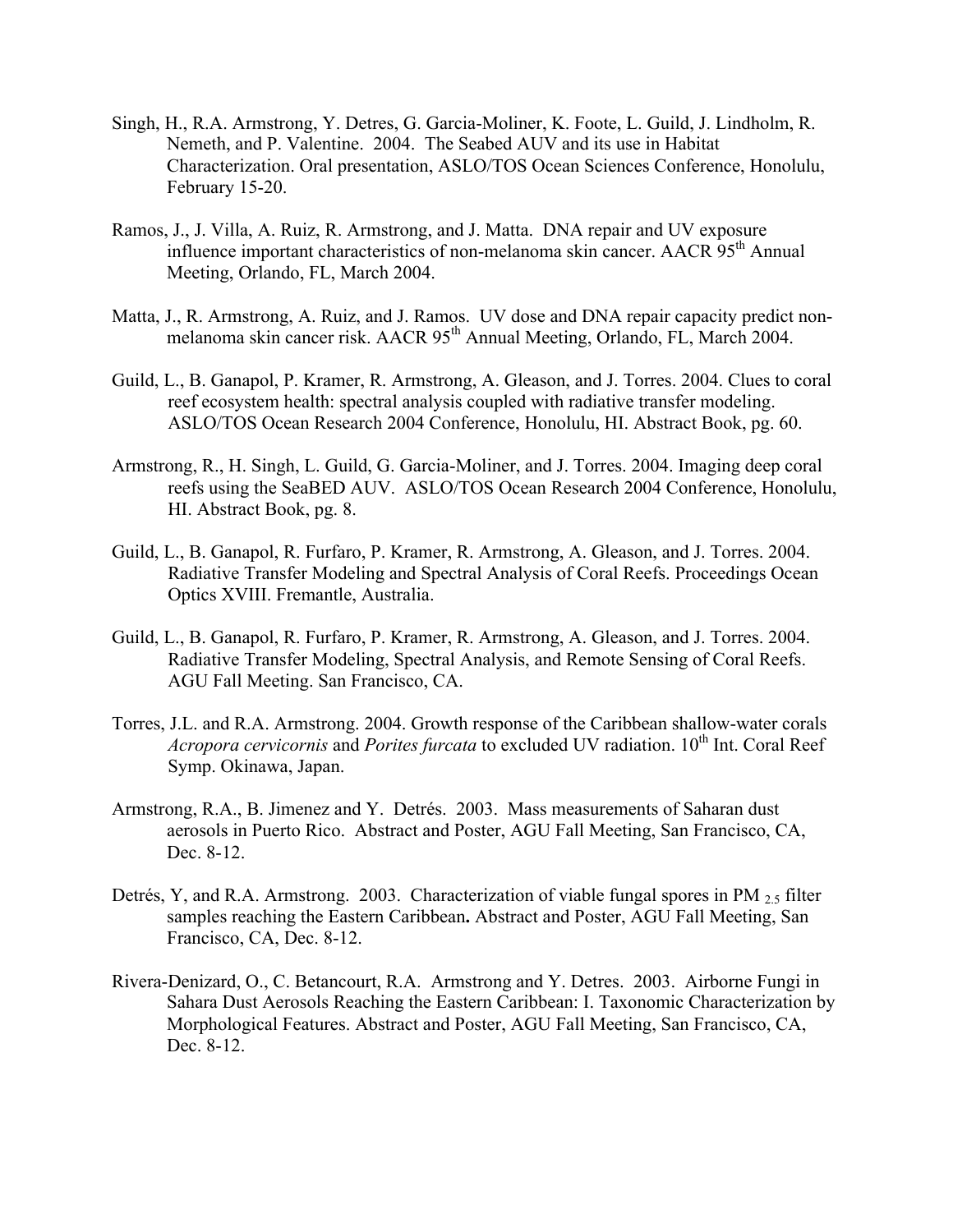- De La Mota, A., C. Betancourt, Y. Detrés and R.A. Armstrong. 2003. Airborne Fungi in Sahara Dust Aerosols Reaching the Eastern Caribbean: II. Species Identification Using Molecular Techniques. Abstract and Poster, AGU Fall Meeting, San Francisco, CA, Dec. 8-12.
- Guild, L., B. Ganapol, P. Kramer, R. Armstrong, A. Gleason, J. Torres, L. Johnson, and N. Garfield. 2003. Clues to coral reef ecosystem health: spectral analysis coupled with radiative transfer modeling, Eos. Trans. AGU 84(46), Fall Meet. Suppl., Abstract OS22D-08, San Francisco, CA, Dec.8-12.
- Díaz, S., C. Camilion, G. Deferrari, C. Brunat, C. Booth, R. Armstrong, S. Cabrera, C. Cassiccia, H. Fuenzalida, C. Lovengreen, A. Paladini, J. Pedroni, A. Rosales, H. Zagarese, M. Vernet. 2003. An algorithm to retrieve biologically weighted irradiance from multichannel radiometer measurements. European Society of Photobiology 2003 Meeting.
- S. Diaz, R. Booth, R. Armstrong, S. Cabrera, C. Cassiccia, H. Fuenzalida, C. Lovengreen, A. Paladini, J. Pedroni, A. Rosales, H. Zagarese, C. Brunat, G. Deferrari, C. Camilion, M. Vernet. 2003. Calibration improvement of the IAI Network for the measurement of UVR: Multi-channel instruments, in *Ultraviolet Ground- and Space-based Measurements, Models, and Effects II*, W. Gao, J. R. Herman, G. Shi, K. Shibasaki, J. R. Slusser, eds., Proceedings SPIE 4896, 106-113.
- Armstrong, R.A. and Y. Detrés. Airborne Fungi in Sahara Dust Aerosols Reaching the Caribbean Region. Oral Presentation, Joint EPSCor – NOAA Climate Change Meeting, University of Puerto Rico, Mayaguez, January 9-11, 2003.
- Duarte, J., M. Vélez, S.Tarantola, F. Gilbes, and R. Armstrong. A probabilistic sensitivity analysis of water-leaving radiance to water constituents in coastal shallow waters. In Ocean Remote Sensing and Imaging, Proceedings of SPIE Vol. 5155, August 2003.
- Guild, L., B. Ganapol, P. Kramer, R. Armstrong, A. Gleason, J. Torres, L. Johnson, and N. Garfield. 2003. Clues to coral reef ecosystem health: spectral analysis coupled with radiative transfer modeling. Eos. Trans. AGU 84(46). Fall Meet. Suppl., Abstract OS22D-08.
- Guild, L., B. Ganapol, P. Kramer, R. Armstrong, A. Gleason, J. Torres, L. Johnson, and T. Garfield. 2002. Clues to coral reef health: integrating radiative transfer modeling and hyperspectral data. Eos. Trans. AGU 83(47). Fall Meet. Suppl., Abstract OS71A-0264.
- Matta, J.L., J. Ramos, J. L.Villa, A. Ruiz, R. A. Armstrong, and L. Grossman, 2002. Skin cancer in Puerto Rican populations. RCMI International Symposium, Honolulu, Hawaii.
- Armstrong, R.A., Variability of Bio-optical Oceanographic Properties in Coral Reef Areas. Abstract and Poster, Ocean Optics XVI, Santa Fe, New Mexico, November 18-22, 2002.
- Gilbes, F., Armstrong, R., Miller, R.L., Del Castillo, C.E., Rosado, M., and Ramirez, N., Bio-Optical Evidence of Land-Sea Interactions in the Western Coast of Puerto Rico. Oral and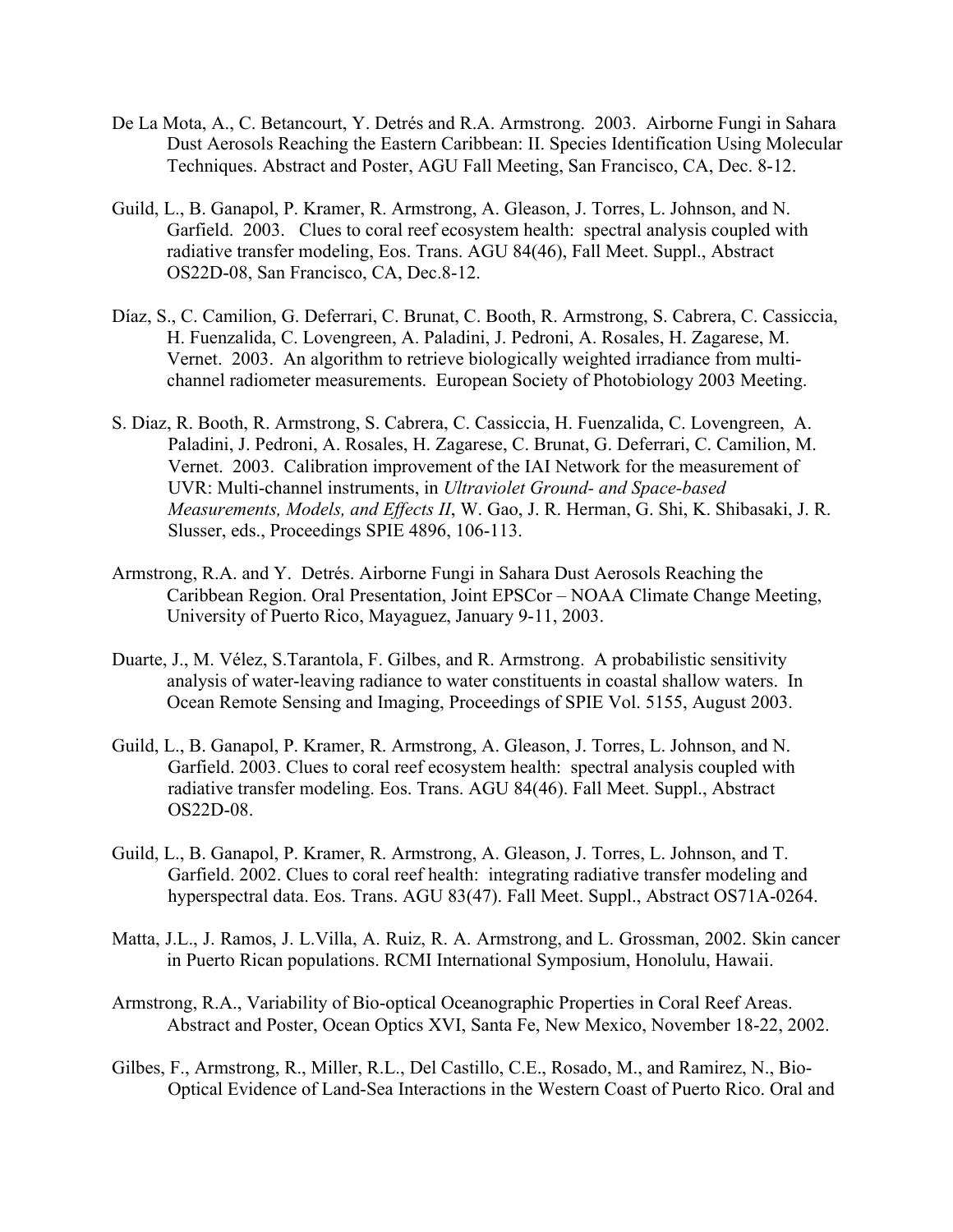Poster Presentation, Ocean Optics XVI Meeting, Santa Fe, New Mexico, November 18- 22, 2002

- Lee-Borges, J., F. Gilbes, and R.A. Armstrong. SeaWiFS Validation at the Caribbean Time Series Station (CaTS). Abstract and Poster, Ocean Optics XVI, Santa Fe, New Mexico, November 18-22, 2002.
- Rosado, M., Gilbes, F., Armstrong, R. and Lee-Borges, J., Validation of Bio-Optical Algorithms in the Western Coast of Puerto Rico. Poster Presentation, Ocean Optics XVI Meeting, Santa Fe, New Mexico, November 18-22, 2002.
- Torres, J.L., and R.A .Armstrong.2001. Photosynthetic pigments associated with the endosymbionts of the shallow-water corals *Acropora cervicornis* and *Porites porites*. Accepted as oral presentation in ASLO 2001, Albuquerque, New Mexico, Feb. 12-16.
- Matta, J.L., M. Morales, R.A. Armstrong, and H. D'Antoni. 2001. Mechanisms UV induced free radical oxidative damage in human skin fibroblasts. Published abstract in Free Radical Biology and Medicine 31:11, Suppl. 1.
- García-Sais, J. Alfaro, M. Armstrong R. and Capella J. 2001. Evaluation of Marine Community Responses to a Water Quality Restoration Initiative in Mayagüez Bay, Puerto Rico. Proceedings of the IX Latinoamerican Congress of Marine Sciences. San Andrés, Colombia. IX Latinoamerican Congress of Marine Sciences.
- Matta, J.L., R.A. Armstrong, and M. Morales. 2000. Mechanisms of UV-A and UV-B induced free radical oxidative damage in human skin fibroblasts.  $7<sup>th</sup>$  Annual Meeting of the Oxygen Society. San Diego, CA, November 16-20.
- Matta, J.L., M. Morales, and R. Armstrong. 2000. DNA adduct production in human skin fibroblasts after exposure to environmental levels of UVA and UVB in Puerto Rico. Presented at the  $7<sup>th</sup>$ RCMI International Symposium, San Juan, Puerto Rico, November 12-16.
- Armstrong, R.A., F. Gilbes, R. Guerrero, and C. Lasta. 2000. Validation of SeaWiFS Chlorophyll Algorithm for the Rio De La Plata Estuary. Oceans from Space "Venice 2000", 9-13 October.
- Gilbes, F., and R.A. Armstrong. 2000. Space Remote Sensing of the Eastern Caribbean Sea. Oceans from Space "Venice 2000", 9-13 October.
- Torres, J.L. and R.A. Armstrong. 2000. Spectral characteristics of *Acropora cervicornis* and *Porites porites* under laboratory conditions. In: Abstract volume of 9<sup>th</sup> Int. Coral Reef Symposium. Bali, Indonesia. Oct. 23-27, 2000. p. 240.
- Detrés, Y. and R.A. Armstrong. 2000. Ultraviolet-induced photoinhibition and flavonoid synthesis in *Thalassia testudinum*. American Society of Limnology and Oceanography (ASLO) Meeting, Copenhagen, June 5-9.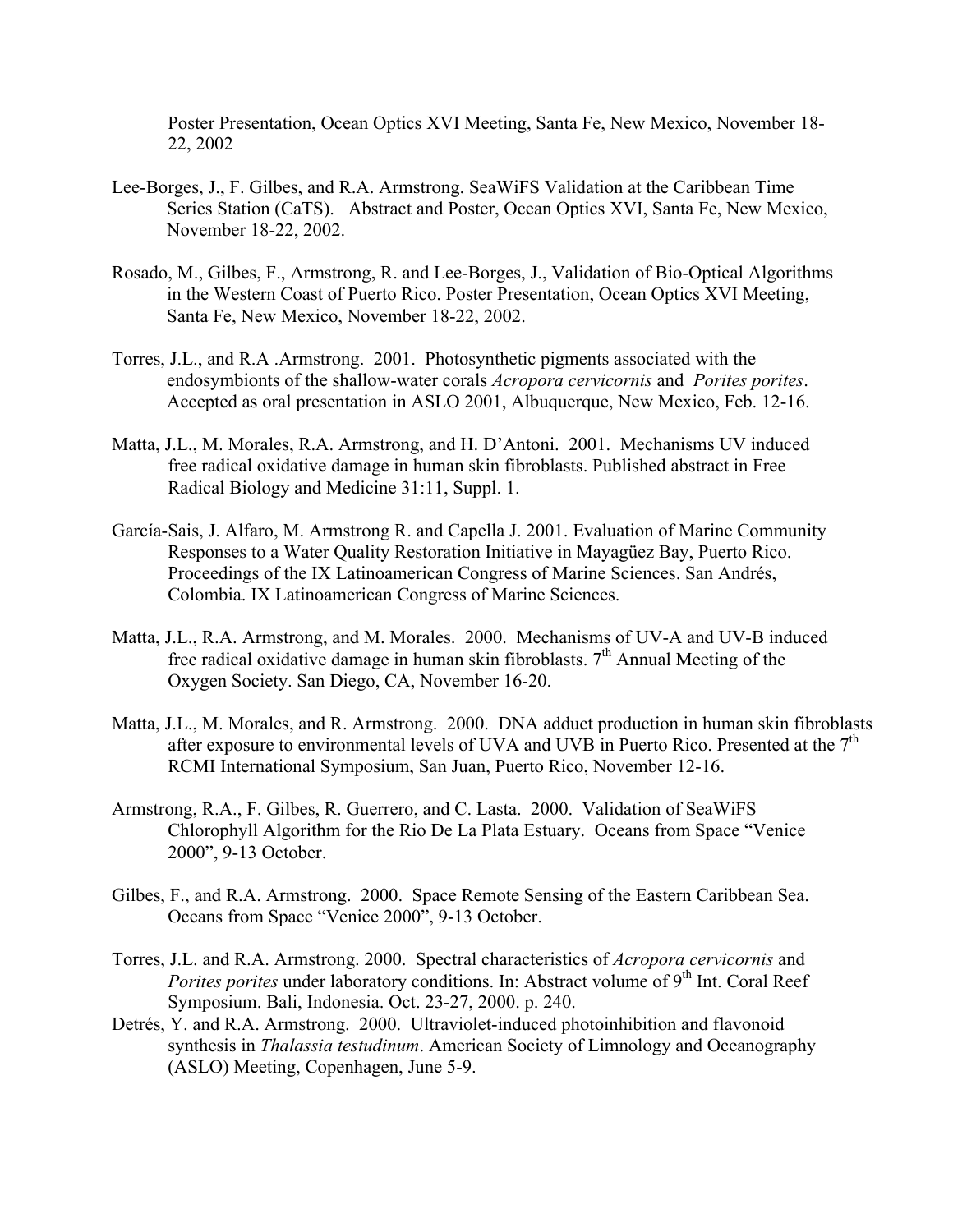- Armstrong, R.A. and D. Cedeño. 2000. Optical Properties of a Toxic dinoflagellate in Southwestern Puerto Rico. Proceedings, Sixth International Conference Remote Sensing for Marine and Coastal Environments. ERIM, Charleston, South Carolina, May 1-3.
- Sastre, M., and R. A. Armstrong. 2000. SeaWiFS Estimates of Ocean Primary Productivity in the Caribbean Sea. NASA University Research Conference (NANURC), April 7-10, Nashville, Tennessee.
- Torres, J.L. and R.A. Armstrong. 2000. Spectral characteristics of *Acropora cervicornis* and *Porites porites* under laboratory conditions. 9<sup>th</sup> Int. Coral Reef Symp. Bali, Indonesia.
- Armstrong, R.A. 1999, Mesoscale Effects of the Orinoco River Plume. *Astrobiology: El Niño and South American Ecosystems*, INIDEP, Mar del Plata, April 7-9.
- Armstrong R. A. and Y. Detrés. 1999. Attenuation coefficients of downwelling ultraviolet and visible irradiance in near shore tropical waters. ASLO '99 Santa Fe, NM. Feb. 1-5.
- Detrés, Y. and R. A. Armstrong. 1999. Aging of filters used in UV-B supplementation and exclusion experiments**.** Poster presented at ASLO '99 Santa Fe, NM. Feb. 1-5.
- Connelly, X. and R. A. Armstrong.1999.Effects of ultraviolet radiation on the photoprotective pigments of the red mangrove (Rhizophora mangle). Poster presented at ASLO '99 Santa Fe, NM. Feb. 1-5.
- Armstrong, R.A. 1999. Oceanographic remote sensing research in Puerto Rico: The first 15 years, XXI Congreso de Investigación Científica, February 11-12, San Juan, Puerto Rico.
- Detrés, Y. and R. A. Armstrong. 1998. Measurements of UV-B radiation reaching tropical marine benthic ecosystems. Poster presented at the American Association of Limnology and Oceanography June 6-11.
- Connelly, X. and R. A. Armstrong. 1998. Effects of ultraviolet radiation on red mangrove (*Rhizophora mangle*) optical properties. Poster presented at the American Association of Limnology and Oceanography. June 6-11.
- Armstrong, R.A. 1997. Hyperspectral remote sensing of phytoplankton pigments in the eastern Caribbean. Fourth International Conference on Remote Sensing for Marine and Coastal Environments, Orlando, Florida, 17-19 March.
- Jones, R.L., R.A. Armstrong and A.W. Stoner. 1997. The Application of GIS and remote sensing in a spatial analysis of queen conch nursury habitats. Fourth International Conference on Remote Sensing for Marine and Coastal Environments, Orlando, Florida, 17-19 March.